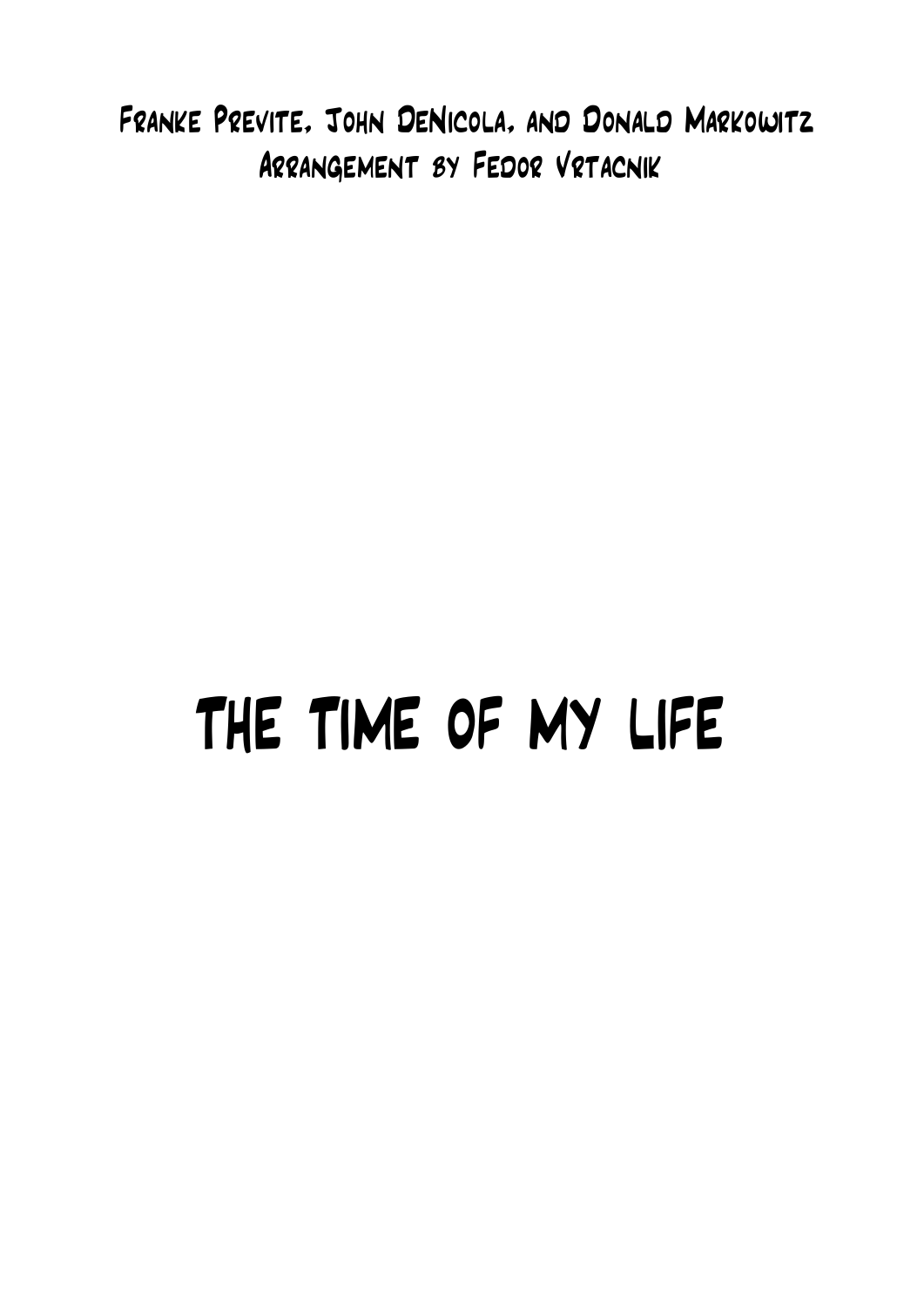## (I'VE HAD) THE TIME OF MY LIFE